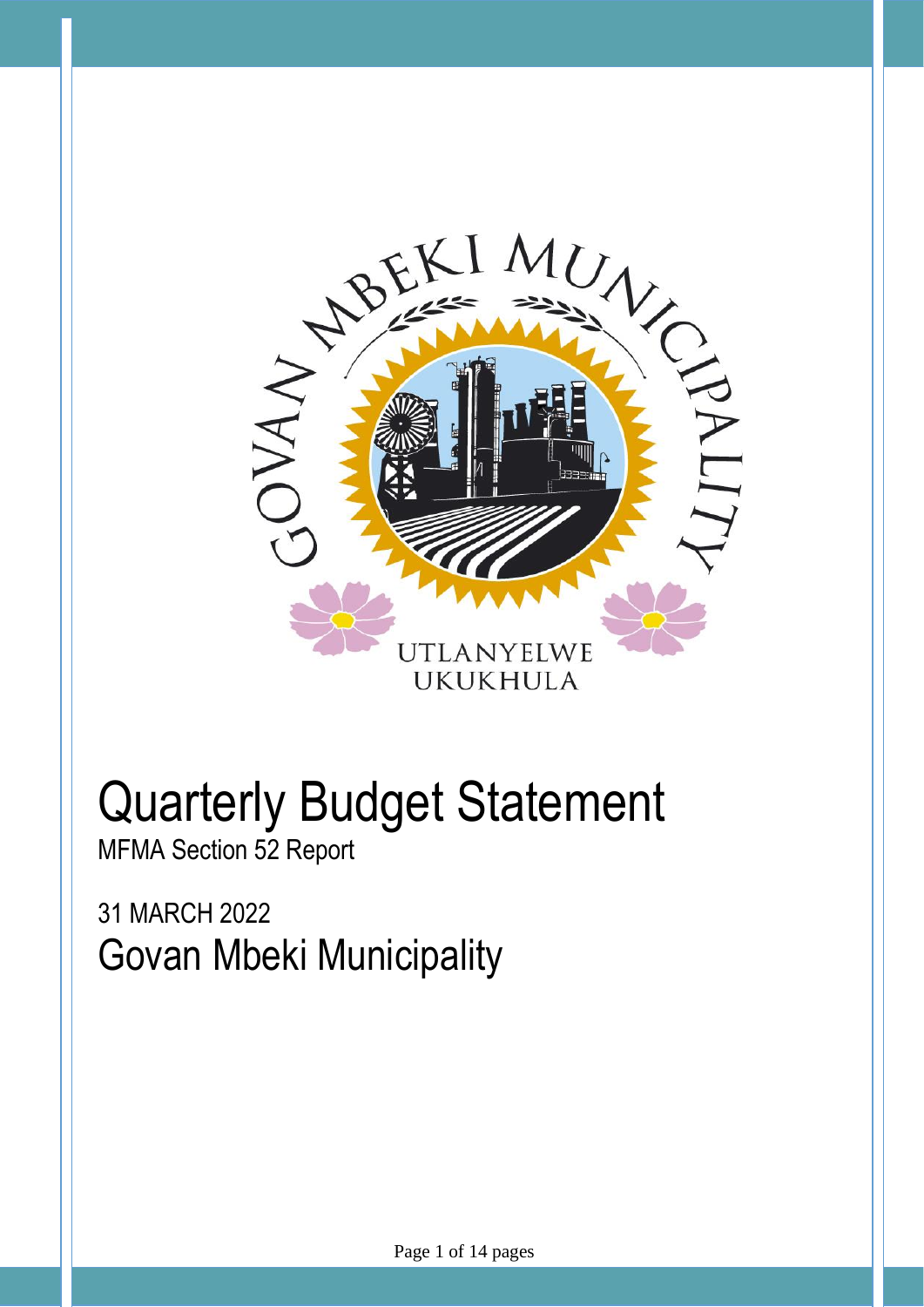# Introduction

# **Purpose**

To comply with section 52(d) of the Municipal Finance Management Act (MFMA), by submission of a report in a prescribed format to the Council on the implementation of the budget and financial state of affairs of the municipality.

The quarterly Budget Statement also aims to provide an update on indicators critical to the municipality's viability and serve as an early warning indicator where remedial action is required. The consolidated performance is a high-level overview of the municipality's viability and sustainability.

The report is tabled to council to in order to ensure good governance and financial viability and to provide council with the necessary information to make informed decisions

# **Background**

The Municipal Budget and Reporting Regulations (MBRR) are designed to achieve a range of objectives, including improving the local government sphere's ability to deliver basic services by facilitating sustainability and better medium term planning and policy choices on service delivery.

The report has been prepared in terms of the following legislative framework:

- i. The Municipal Finance Management Act No.56 of 2003, Section 52 and Section 75(1)k
- ii. And the Municipal Budget and Reporting Regulations

The MBRR highlights the format of the monthly budget statements.

*"28. the monthly budget statement of a municipality must be in the format specified in Schedule C and includes all the required tables, charts and explanatory information, taking into account any guidelines issued by the Minister in terms of Section 168 (1) of the Act."*

The objective of these Regulations is to ensure sound and sustainable management of the budgeting and reporting practices of Municipalities by establishing uniform norms and standards and other requirements for ensuring transparency, accountability and appropriate lines of responsibility in the budgeting and reporting process and other relevant matters as required by the Act.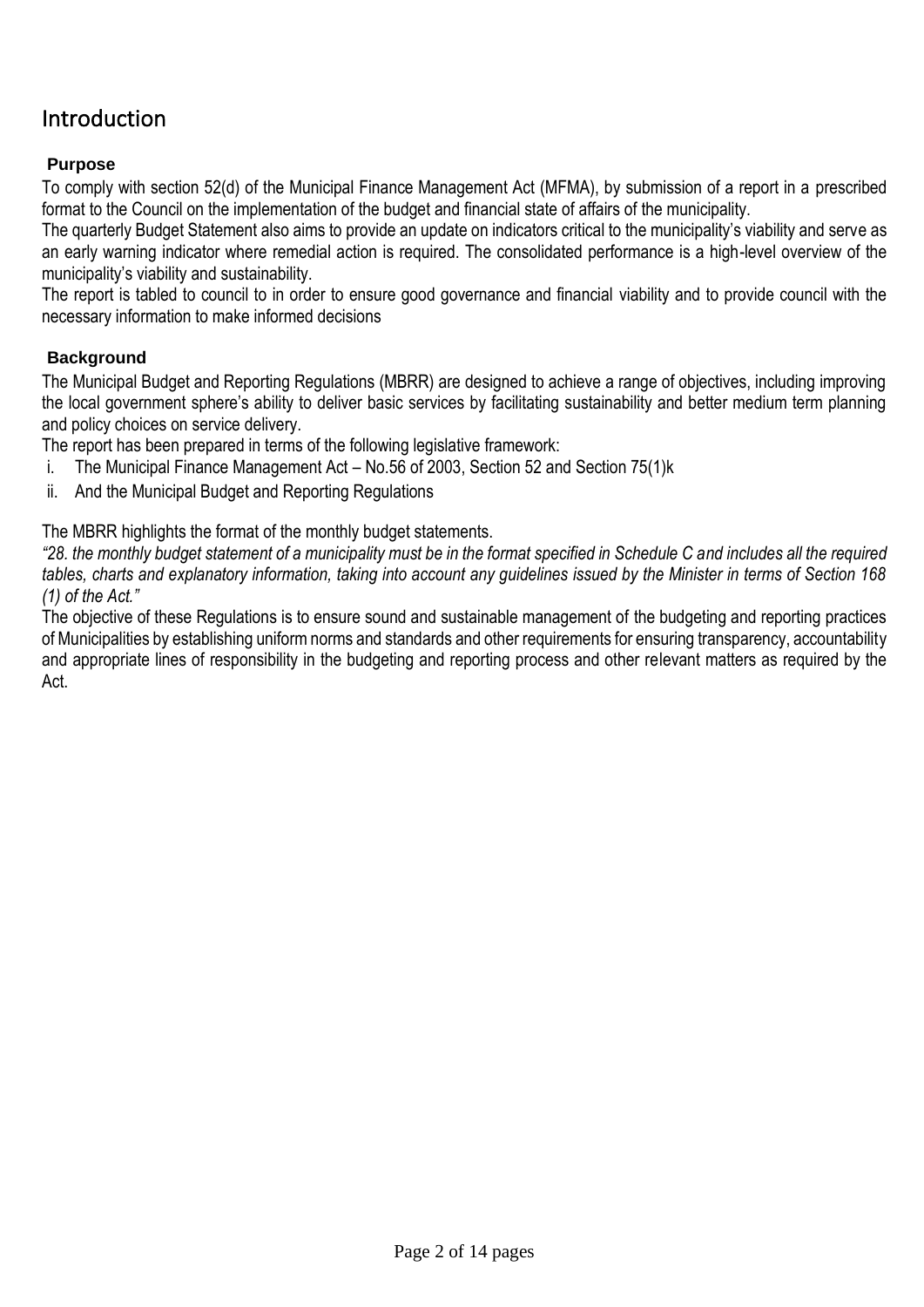# **QUALITY CERTIFICATE**

I, **E.K. Tshabalala** , the acting municipal of **Govan Mbeki Municipality**, hereby certify that:-

□ The Quarterly budget statement report

And supporting documentation for the quarter of **March 2022** has been prepared in accordance with the Municipal Finance Management Act and the regulations made under the Act.

**Print Name: V. Nkhata**

**Acting Chief Financial Officer of Govan Mbeki Municipality (MP307)**

**Signature: Date:**

**Print Name: E.K. Tshabalala**

**Acting Municipal Manager of Govan Mbeki Municipality (MP307)**

**Signature: Date:**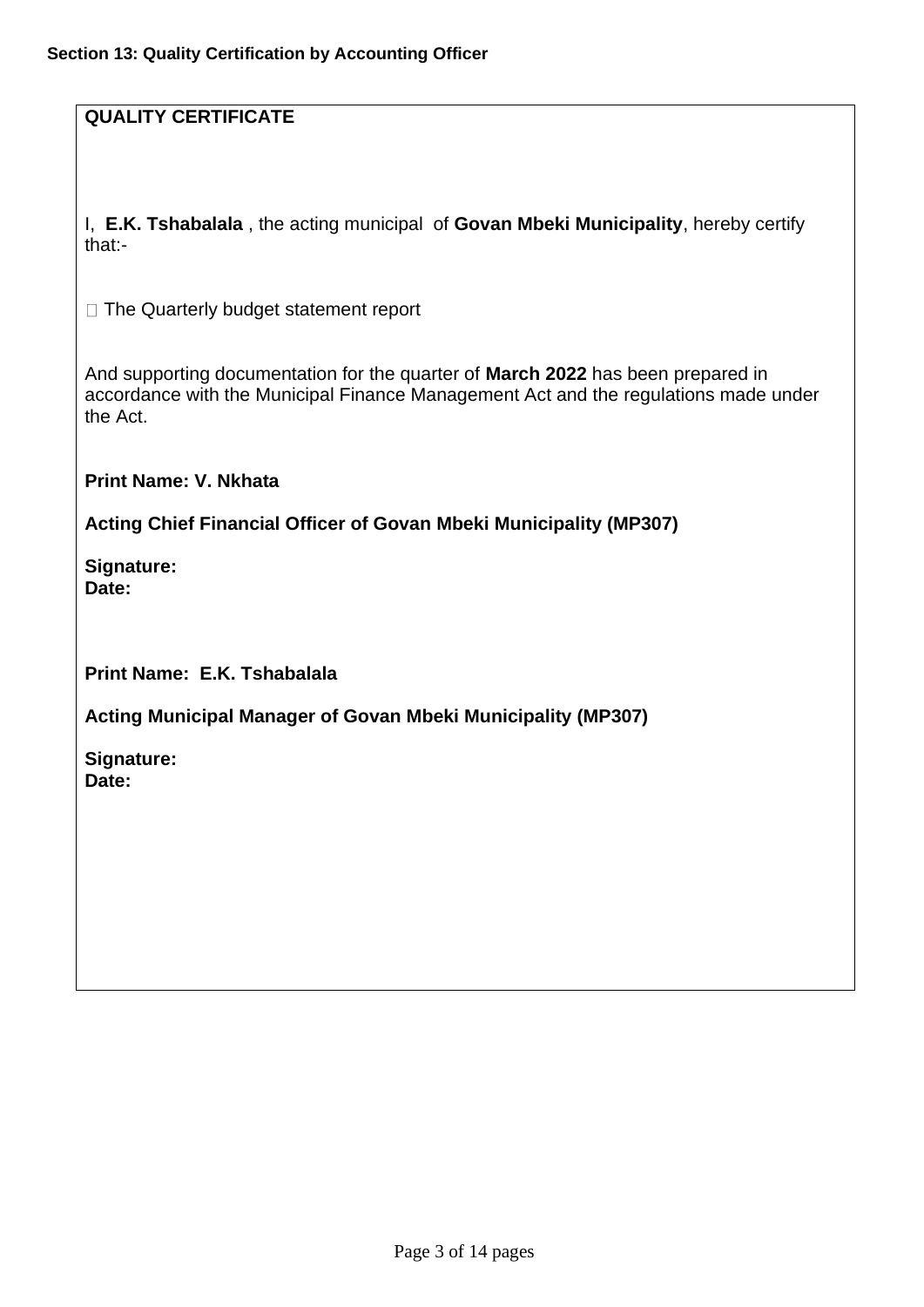# **1. DISCUSSION**:

The overall financial performance indicators for the period under review are attached as **ANNEXURE "A"**.

# **EXECUTIVE SUMMARY:**

#### Operating Results**:**

The table below shows the Operational Revenue of 1 655 Million and Operating Expenditure of R1 676 Million which resulted in a deficit of R20 million before capital transfer of R34 million which resulted in overall surplus of R13 million.

| <b>Description</b>                                               | <b>Original</b><br><b>Budget</b><br>2020/2021 | <b>Adjustment</b><br><b>Budget</b><br>2020/2021 | <b>Actual</b><br>(Q2) | <b>Actual</b><br>(Q3) | <b>Year to</b><br><b>Date</b><br><b>Budget</b> | <b>Variance</b> | <b>YTD</b><br><b>Variance</b> |
|------------------------------------------------------------------|-----------------------------------------------|-------------------------------------------------|-----------------------|-----------------------|------------------------------------------------|-----------------|-------------------------------|
|                                                                  | R'000                                         |                                                 | <b>R'000</b>          | R'000                 | <b>R'000</b>                                   | <b>R'000</b>    | <b>R'000</b>                  |
| <b>Total Operating Revenue</b>                                   | 2 589 362                                     | 2 589 741                                       | 118 755               | 655 803               | 938 220                                        | (282 417)       | $-15%$                        |
| <b>Total Operating Expenditure</b>                               | 2 492 629                                     | 2 515 424                                       | 124 610               | 676 267               | 1878 647                                       | (202 380)       | $-11%$                        |
| Surplus /( Deficit) for the year<br>before grant capital revenue | 96 733                                        | 74 318                                          | $-5855$               | $-20464$              | 59 573                                         | $-80038$        |                               |
| Grant capital revenue                                            | 124 693                                       | 193 167                                         | 67 767                | 34 240                | 110 638                                        | $-76399$        |                               |
| Surplus /( Deficit) for the year                                 | 221 426                                       | 267 485                                         | 61912                 | 13775                 |                                                |                 |                               |
| <b>Total Capital Expenditure</b>                                 | 264 380                                       | 290 725                                         | 37 448                | 53 798                | 231 330                                        | $-177532$       | $-77%$                        |

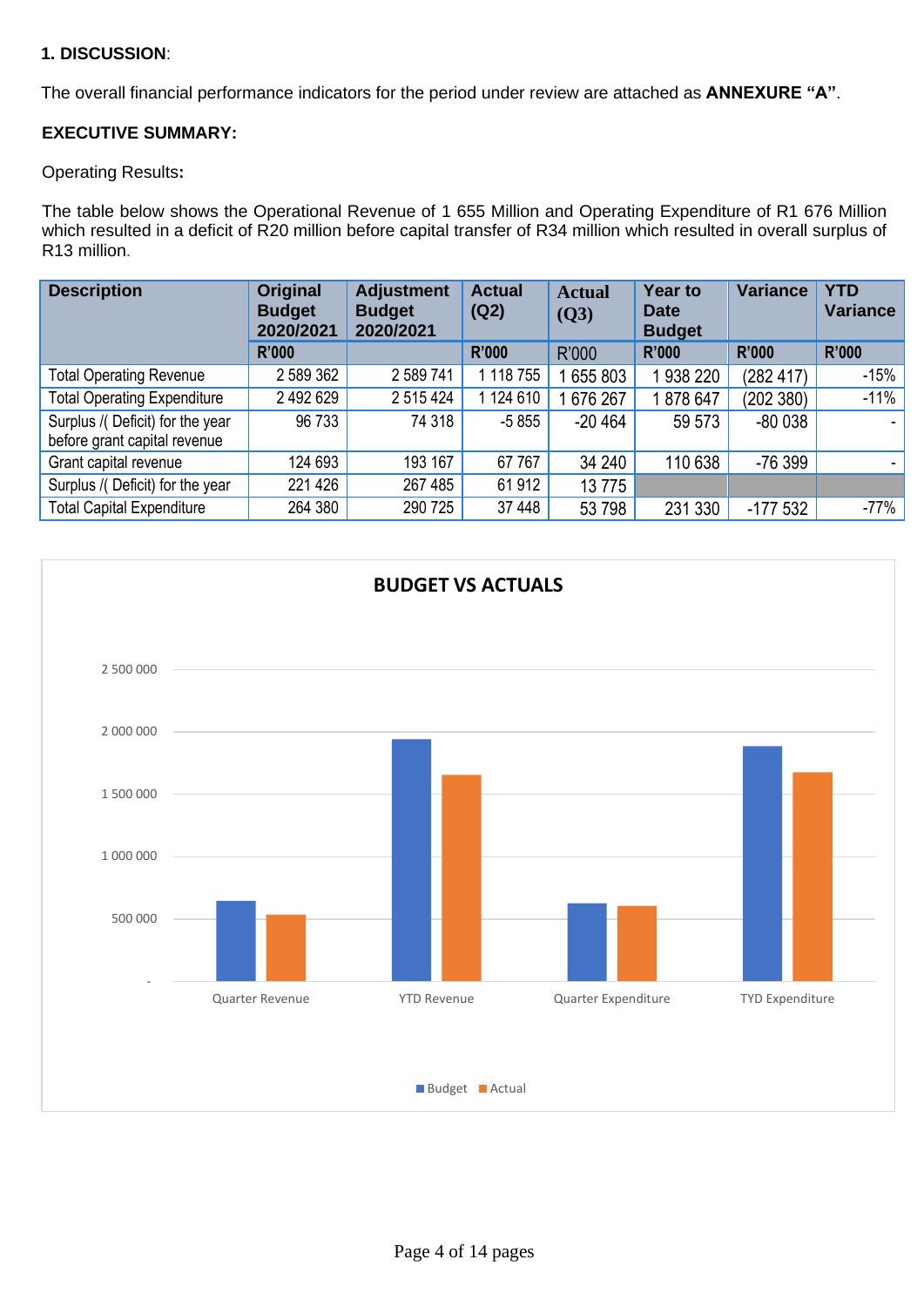The following table provides a summary of the municipality's performance on the Capital and Operational budget as at **31 March 2022 MP307 Govan Mbeki - Table C1 Monthly Budget Statement Summary – M08 March**

| <b>Description</b>                                                                                                                     | 2020/2021                        |                                  |                                  |                           |                                       | <b>Budget Year 2021/2022</b>          |                          |                  |                        |                        |                                     |
|----------------------------------------------------------------------------------------------------------------------------------------|----------------------------------|----------------------------------|----------------------------------|---------------------------|---------------------------------------|---------------------------------------|--------------------------|------------------|------------------------|------------------------|-------------------------------------|
|                                                                                                                                        | <b>Audited</b><br><b>Outcome</b> | <b>Original</b><br><b>Budget</b> | <b>Adjusted</b><br><b>Budget</b> | Quarter1<br><b>Actual</b> | Quarter <sub>2</sub><br><b>Actual</b> | Quarter <sub>3</sub><br><b>Actual</b> | Year TD<br><b>Actual</b> | YearTD<br>budget | <b>YTD</b><br>variance | <b>YTD</b><br>variance | <b>Full Year</b><br><b>Forecast</b> |
| <b>R</b> thousands                                                                                                                     |                                  |                                  |                                  |                           |                                       |                                       |                          |                  |                        | %                      |                                     |
| <b>Financial Performance</b>                                                                                                           |                                  |                                  |                                  |                           |                                       |                                       |                          |                  |                        |                        |                                     |
| Property rates                                                                                                                         | 354 093                          | 371 135                          | 371 135                          | 95 327                    | 94 27 2                               | 94 235                                | 283 834                  | 278 351          | 5483                   | 2%                     | 378 445                             |
| Service charges                                                                                                                        | 1 257 564                        | 580 076                          | 1580076                          | 284 292                   | 311714                                | 318 665                               | 914 671                  | 185 057          | (270386)               | $-23%$                 | 219 561                             |
| Investment revenue                                                                                                                     | 7608                             | 14 14 6                          | 14 14 6                          | 2518                      | 1646                                  | 2 3 1 2                               | 6476                     | 10 610           | (4134)                 | $-39%$                 | 8 6 3 5                             |
| Transfers and subsidies                                                                                                                | 384 519                          | 363 505                          | 363 505                          | 153 448                   | 85 298                                | 87 710                                | 326 456                  | 272 724          | 53 732                 | 20%                    | 363 505                             |
| Other own revenue                                                                                                                      | 89 229                           | 260 500                          | 260 500                          | 38 980                    | 51 260                                | 34 125                                | 124 365                  | 195 375          | (71010)                | $-36%$                 | 165 820                             |
| Total Revenue (excluding capital transfers and<br>contributions)                                                                       | 2 093 013                        | 2 589 362                        | 2 589 362                        | 574 565                   | 544 190                               | 537 047                               | 1655802                  | 1 942 117        | (286315)               | $-15%$                 | 2 135 966                           |
| Employee costs                                                                                                                         | 563 548                          | 649 552                          | 634 759                          | 135 439                   | 95 031                                | 188 384                               | 418 854                  | 476 069          | (57215)                | $-12%$                 | 558 472                             |
| <b>Remuneration of Councillors</b>                                                                                                     | 24 873                           | 30 591                           | 30 591                           | 6 3 6 6                   | 3916                                  | 8 0 0 5                               | 18 287                   | 22 943           | (4656)                 | $-20%$                 | 24 383                              |
| Depreciation & asset impairment                                                                                                        | 236 355                          | 154 535                          | 154 535                          | 44 291                    | 44 499                                | 38 28 2                               | 127 072                  | 115 901          | 11 171                 | 10%                    | 169 429                             |
| Finance charges                                                                                                                        | 103 385                          | 129 058                          | 128 652                          | 31 454                    | 22 213                                | 33 0 74                               | 86 741                   | 96 489           | (9748)                 | $-10%$                 | 115 655                             |
| Materials and bulk purchases                                                                                                           | 1 078 175                        | 959 467                          | 961 415                          | 332 198                   | 205 615                               | 268 214                               | 806 027                  | 721 061          | 84 966                 | 12%                    | 1074703                             |
| Transfers and subsidies                                                                                                                | 44 000                           | 6 2 4 3                          | 25 233                           | 4891                      | 8 1 3 2                               | 8833                                  | 21 856                   | 18 9 25          | 2931                   | 15%                    | 29 14 1                             |
| Other expenditure                                                                                                                      | 757 604                          | 563 182                          | 579 238                          | 46 789                    | 87 482                                | 63 160                                | 197 431                  | 434 429          | (236998)               | $-55%$                 | 263 241                             |
| <b>Total Expenditure</b>                                                                                                               | 2 807 940                        | 2 492 628                        | 2 514 423                        | 601 428                   | 466 888                               | 607952                                | 1676268                  | 1885817          | (209549)               | $-11%$                 | 2 235 024                           |
| Surplus/(Deficit)                                                                                                                      | (714927)                         | 96 734                           | 74 939                           | (26 863)                  | 77 302                                | (70905)                               | (20 466)                 | 56 300           | (76 766)               | $-136%$                | (99 058)                            |
| Transfers and subsidies - capital (monetary<br>allocations) (National / Provincial and District)<br>Contributions & Contributed assets | 104 206<br>2 4 4 2               | 124 693                          | 193 167                          | 14 593                    | 14 342                                | 5 3 0 5                               | 34 240                   | 193 167          | (158927)               | $-82%$                 | 45 653                              |
| Surplus/(Deficit) after capital transfers &                                                                                            |                                  | 221 427                          | 268 106                          | (12 270)                  | 91 644                                | (65600)                               | 13774                    | 249 467          |                        | $-126%$                | (53 404)                            |
| contributions                                                                                                                          | (608 279)                        |                                  |                                  |                           |                                       |                                       |                          |                  | (315067)               |                        |                                     |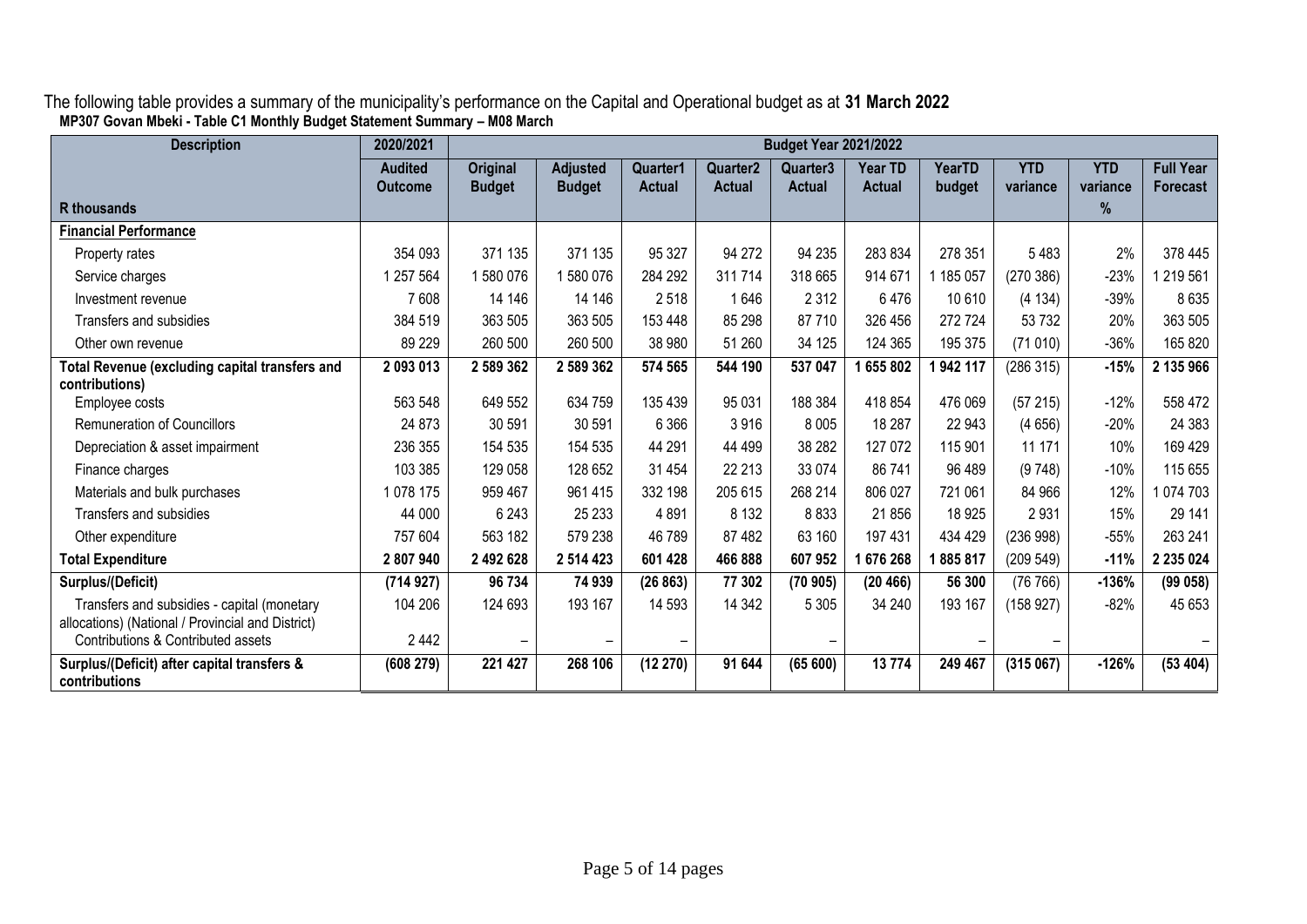#### **Analysis of the performance**

## **Operating Revenue**

The overall performance variance on the revenue for the quarter decreased from 13 % to 12 % compared to quarter 2. The 12 % performance is below the budget target on the third quarter. The performance is mainly due to negative performance on service charges, Investment revenue and other income.

#### **Reason for revenue decline**

- Poor Enforcement of credit control and debt collection policy
- Cut off action not done continuously
- Insourcing of services that was being done by external service providers on meter reading and meter installation
- Pre-paid meters inspection not done on a continuous bases, based on Low purchases (to Identify ghost vending) and zero purchases (identify meter tempering);
- Ghost vending and broken and faulty meters not replaced in time.
- Adjustment of accounts due to Inaccurate billing data
- Loss of revenue through vending

#### **Operating Expenditure**

The operating expenditure is expected to be sitting at 75% of the budget in the third quarter; however the overall performance on the expenditure is at 66 % which is 9% below target. Though the expenditure is spending within the budget, Bulk purchases (Electricity and inventory consumed (water) are above target by 5% and 22% respectively, careful monitoring will take place as unauthorized expenditure might occur in these line items.

# **Expenditure of Staff Benefits for the quarter**

Salary bill for Councilors R 6 057 366 Salary bill for employee's R 140 101 555

Total staff complement total to 1248 as of 31 March 2022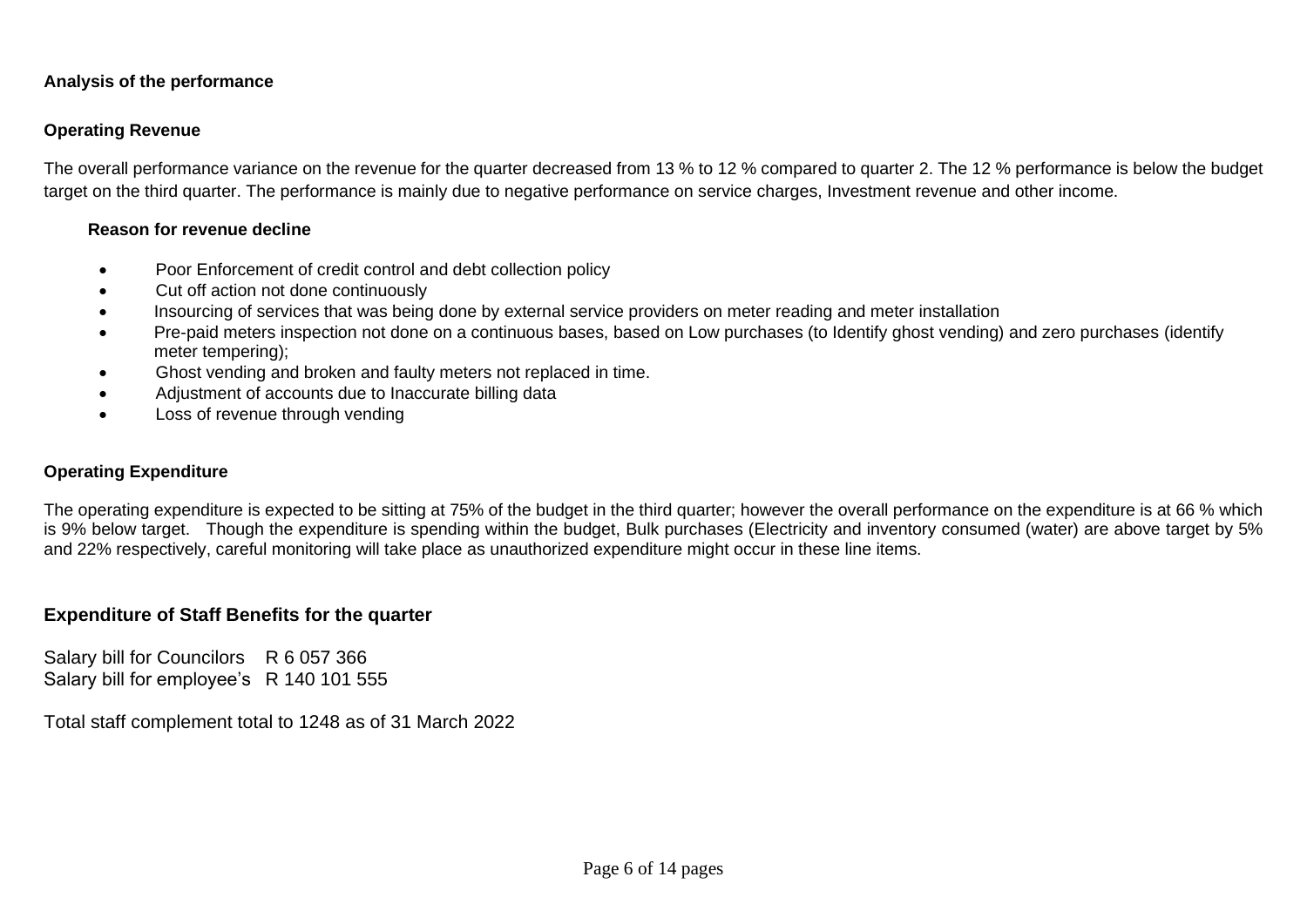# **Capital Expenditure**

Total Capital Expenditure to date is R 53 345 122 of this amount R 20 717 456 relates to MIG funding, R 1 355 930 for Water Service Infrastructure, R 14 371 380 for Regional Bulk Infrastructure, R 13 688 624 relates to INEP whilst R 3 211 732 is from internally generated funds.

| <b>Description</b>                                     | <b>Funding</b> | <b>Total budget</b><br><b>Including</b><br>rollover | <b>YTD</b><br><b>Expenditure</b><br>Quarter 2) | <b>YTD</b><br><b>Expenditure</b><br>Quarter 3 | <b>Available as</b><br>at 31 March<br>2022 |
|--------------------------------------------------------|----------------|-----------------------------------------------------|------------------------------------------------|-----------------------------------------------|--------------------------------------------|
| Municipal Infrastructure Grant                         | <b>MIG</b>     | 67 761 470                                          | 14 300 238                                     | 20 717 456                                    | 47 044 014                                 |
| Water Services Infrastructure Grant                    | <b>WSIG</b>    | 20 228 729                                          | 1 355 930                                      | 1 355 930                                     | 18 872 799                                 |
| Regional Bulk Infrastructure Grant                     | <b>RBIG</b>    | 86 596 277                                          | 10 548 660                                     | 14 371 380                                    | 72 224 897                                 |
| <b>Gert Sibande District</b>                           | <b>GSDM</b>    | 900 000                                             |                                                |                                               | 900 000                                    |
| Sasol                                                  | Sasol          | 15 116 475                                          |                                                |                                               | 15 116 475                                 |
| Integrated National Electrification Programme<br>Grant | <b>INEP</b>    | 18 580 668                                          | 13 688 624                                     | 13 688 624                                    | 4 892 044                                  |
| Own Funding                                            | Revenue        | 129 775 150                                         | 3 171 996                                      | 3 211 732                                     | 126 563 418                                |
| Total                                                  |                | 336 851 877                                         | 43 065 448                                     | 53 345 122                                    | 283 506 755                                |

# **GRANTS INCOME VS EXPENDITURE**

| <b>Grants</b>                                                           | <b>Allocated</b><br>2021/2022 | <b>Actual</b><br><b>Received</b><br>2021/2022 | <b>Rollover</b><br>2021/2022 | <b>Actual</b><br><b>Received</b><br><b>Including</b><br><b>Rollover</b><br>2021/2022 | <b>Expenditure</b><br>as at 31<br><b>MARCH</b><br>2022 | <b>Unspent</b><br>2021/2022 | YTD % |
|-------------------------------------------------------------------------|-------------------------------|-----------------------------------------------|------------------------------|--------------------------------------------------------------------------------------|--------------------------------------------------------|-----------------------------|-------|
| <b>Extended Public works</b><br>Programme                               | 1 677 000                     | 1 677 000                                     |                              | 1 677 000                                                                            | 1677000                                                | 0                           | 100%  |
| <b>Financial Management</b>                                             | 2 100 000                     | 2 100 000                                     | 379 674                      | 2 479 674                                                                            | 870 393                                                | 1609281                     | 35%   |
| <b>Integrated National</b><br><b>Electrification Programme</b><br>Grant | 7 650 000                     | 17 743 000                                    | 10 930 668                   | 28 673 668                                                                           | 13 688 624                                             | 14 985 044                  | 48%   |
| <b>Infrastructure Skills</b><br>Development Grant                       | 24 500 000                    | 24 500 000                                    |                              | 24 500 000                                                                           | 24 500 000                                             | 0                           | 100%  |
| Municipal Infrastructure<br>Grant                                       | 61 043 000                    | 51 526 000                                    | 6718470                      | 58 244 470                                                                           | 20 717 456                                             | 37 527 014                  | 36%   |
| <b>Water Services</b><br>Infrastructure Grant                           | 16 000 000                    | 16 000 000                                    | 4 228 729                    | 20 228 729                                                                           | 1 355 930                                              | 18 872 799                  | 7%    |
| <b>Regional Bulk</b><br>Infrastructure Grant                            | 40 000 000                    | 0                                             | 46 596 277                   | 46 596 277                                                                           | 14 371 380                                             | 32 224 897                  | 31%   |
| Gert Sibande Grant                                                      |                               |                                               | 900 000                      | 900 000                                                                              |                                                        | 900 000                     | $0\%$ |
| Sasol Grant-Electrification                                             |                               |                                               | 15 116 475                   | 15 116 475                                                                           |                                                        | 15 116 475                  | $0\%$ |
| <b>Energy Efficiency Demand</b><br>Grant                                | 4 200 000                     | 4 200 000                                     |                              | 4 200 000                                                                            | 262 080                                                | 3 937 920                   | 6%    |
| Total                                                                   | 157 170 000                   | 117 746 000                                   | 84 870 293                   | 202 616 293                                                                          | 77 442 862                                             | 125 173 431                 | 38%   |

# **Repairs and Maintenance Analysis**

# **Repairs and maintenance spending to date (with percentage of budget spent)**

| <b>Description</b>               | <b>Budget</b><br>⊺otal                 | Total Actual | <b>Unspent</b><br>Total | % Spent |
|----------------------------------|----------------------------------------|--------------|-------------------------|---------|
| Community and Social<br>Services | 776 315.00<br>$\overline{\phantom{a}}$ | 2 243 009.00 | 10 533 306.00           | 7.56    |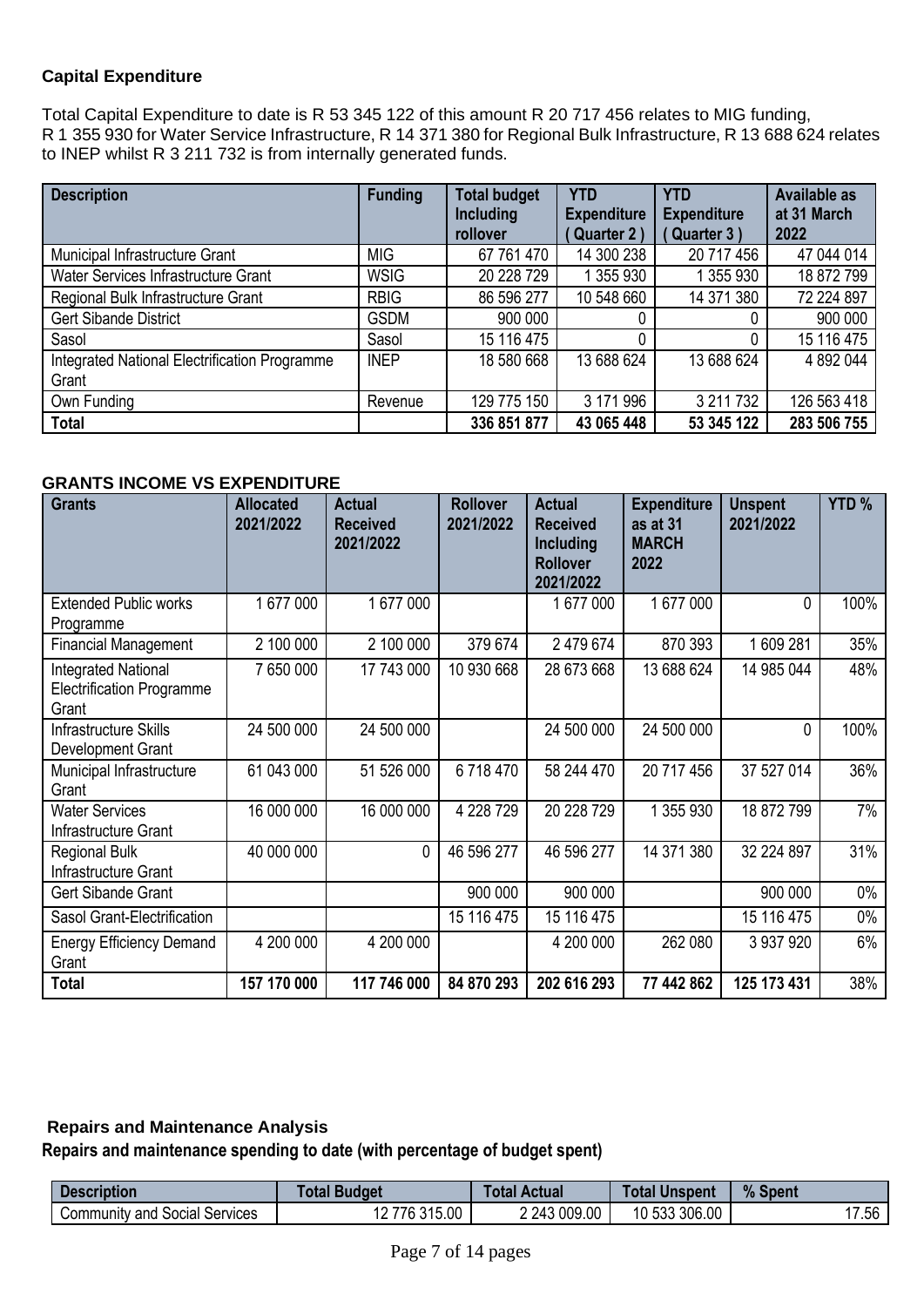| <b>Energy Sources</b>           | 15 197 227.00 | 6 596 828.00  | 8 600 399.00  | 43.41 |
|---------------------------------|---------------|---------------|---------------|-------|
| <b>Environmental Protection</b> |               |               |               | $0\%$ |
| <b>Executive and Council</b>    |               |               |               | 0.0%  |
| Finance and Administration      | 692 164.00    |               | 692 164.00    | 0.00  |
| Planning and Development        | 68 076.00     | 36 808.00     | 31 268.00     | 0     |
| <b>Public Safety</b>            | 1994 042.00   | 21 600.00     | 1972 442.00   | 1.08  |
| Road Transport                  | 12 516 780.00 | 4 710 029.00  | 7806751.00    | 37.63 |
| Waste Management                | 7686588.00    | 3 977 225.00  | 3709363.00    | 51.74 |
| Waste Water Management          | 5 156 426.00  | 584 790.00    | 4 571 636.00  | 11.34 |
| Water Management                | 7 944 989.00  | 7 912 688.00  | 32 301.00     | 99.59 |
|                                 | 63 964 531.00 | 26 046 169.00 | 37 918 362.00 | 40.72 |

#### **CASH MANAGEMENT:**

As of 31 March 2022 (Quarter 3), we had a positive bank statement balance of R 20 312 449 and a positive cash book balance of R 2 831 681 compared to a positive bank statement balance of R 29 366 096 and a positive cash book balance of R 8 202 538 in December 2021 (Quarter 2)

# **INVESTMENT PORTFOLIO ANALYSIS**

Supporting table SC5 displays the Council's investment portfolio and indicates that R 14 million is currently invested. No new investments were made. Accrued interest for the quarter amounts to R 156 thousand.

| <b>Investments</b>       | Period of<br>Investment | -----<br>Type of<br>Investment | <b>Expiry date of</b><br>investment | Quarter1 | Quarter <sub>2</sub> | Quarter3 | Quarter4                 |
|--------------------------|-------------------------|--------------------------------|-------------------------------------|----------|----------------------|----------|--------------------------|
| R thousands              | <b>Yrs/Months</b>       |                                |                                     |          |                      |          |                          |
| <b>Municipality</b>      |                         |                                |                                     |          |                      |          |                          |
| <b>ABSA</b>              | 12 MONTHS               | <b>Fixed Deposit</b>           | 23/06/2023                          | 13 208   | 13 3 67              | 13 523   | $\overline{\phantom{0}}$ |
| <b>OLD MUTUAL</b>        |                         | <b>Shares</b>                  |                                     | 436      | 436                  | 436      | $\overline{\phantom{0}}$ |
| SANLAM                   |                         | <b>Shares</b>                  |                                     | 150      | 150                  | 150      | $\overline{\phantom{0}}$ |
| <b>NEDBANK</b>           |                         | Shares                         |                                     | 177      | 177                  | 177      |                          |
| <b>TOTAL INVESTMENTS</b> |                         |                                |                                     | 13 971   | 14 131               | 14 28 6  | -                        |

**MP307 Govan Mbeki - Supporting Table SC5 Monthly Budget Statement - investment portfolio - Q3 March**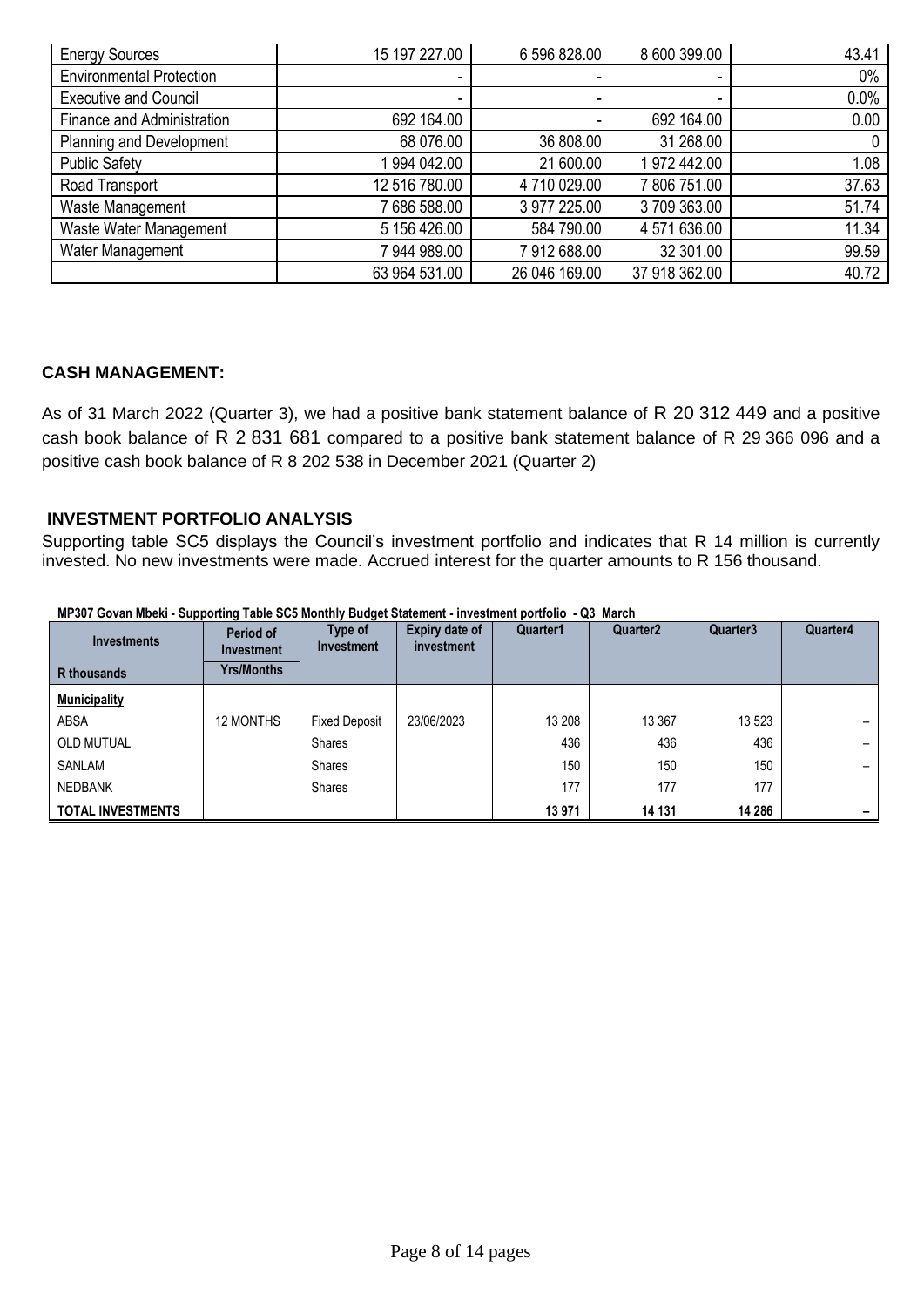# **DEBTORS MANAGEMENT:**

#### **Debtors**

Our Debtors book had a total balance of R 2 912 158 942 as at end of March 2022. The debtors' payment rate for the quarter is 64%

| The following table indicates the consumer debtors for the quarter: |  |
|---------------------------------------------------------------------|--|
|---------------------------------------------------------------------|--|

| Category              | <b>Actual Cash for Q2</b> | <b>Billing for Q3</b> | <b>Actual Cash for Q3</b> | <b>Billing for Q3</b> |
|-----------------------|---------------------------|-----------------------|---------------------------|-----------------------|
| Payment               | 637 399.41                | 0.00                  | 227 211.70                | 0.00                  |
| Deposits              | -562 304.75               | 0.00                  | -653 233.76               | 0.00                  |
| Agreements            | -1895905.08               | 0.00                  | -1 223 766.58             | 0.00                  |
| Indigent Flat Credit  | $-50400.81$               | 0.00                  | $-26964.08$               | 0.00                  |
| Water                 | -75 137 164.27            | 133 154 007.97        | -83 277 675.24            | 129 660 204.74        |
| Electricity           | -85 721 037.27            | 118 160 107.00        | -79 531 845.76            | 105 065 898.80        |
| Loans/Old Debt        | $-8318.96$                | 0.00                  | $-6713.64$                | 0.00                  |
| Rates                 | -68 135 088.10            | 95 141 963.68         | -70 762 908.55            | 95 042 313.36         |
| <b>Annual Rates</b>   | -170 660.54               | 0.00                  | -297 517.04               | 0.00                  |
| Refuse                | -13 616 602.88            | 34 039 263.87         | -14 095 774.38            | 34 079 849.02         |
| Sewerage              | -14 526 721.33            | 34 239 327.88         | -13 477 281.59            | 33 072 014.24         |
| Miscellaneous         | $-694596.39$              | 914 845.62            | -926 470.11               | 1 063 762.51          |
| Miscellaneous(No Vat) | $-714001.45$              | 1 247 785.12          | -1 101 409.88             | 1 204 623.85          |
| Vat                   | -28 619 582.69            | 48 076 927.50         | -28 886 576.83            | 45 442 057.09         |
| Interest              | $-825308.16$              | 31 127 602.50         | -906 746.08               | 31 937 479.67         |
| Payment Advanced      | -6 571 764.75             | 0.00                  | -7 973 360.05             | 0.00                  |
| <b>TOTAL</b>          | -296 612 058.02           | 496 101 831.14        | -302 921 031.86           | 476 568 203.28        |

# **The following table indicates payment rate monthly.**

| <b>Month</b> | 2019/20 | 2020/21 | 2021/22 |
|--------------|---------|---------|---------|
| July         | 62%     | 68%     | 63%     |
| August       | 61%     | 50%     | 57%     |
| September    | 68%     | 69%     | 65%     |
| October      | 70%     | 62%     | 60%     |
| November     | 68%     | 21%     | 58%     |
| December     | 61%     | 61%     | 61%     |
| January      | 61%     | 66%     | 70%     |
| February     | 64%     | 59%     | 58%     |
| March        | 67%     | 59%     | 63%     |
| April        | 53%     | 119%    |         |
| May          | 61%     | 57%     |         |
| June         | 63%     | 59%     |         |

 **Indigent** 

| <b>Description</b>                    | <b>March</b>  |
|---------------------------------------|---------------|
| Indigent applications received        | 1459          |
| Indigent applications Approved        |               |
| Indigent Amount Written Off           |               |
| Total No. on Database                 | 11520         |
| <b>Indigent Subsidy Granted</b>       | 3 010 920.81  |
| <b>Indigent Subsidy Granted Water</b> | 1 942 110.72  |
| <b>Total Amount EQS</b>               | 79 728 823.95 |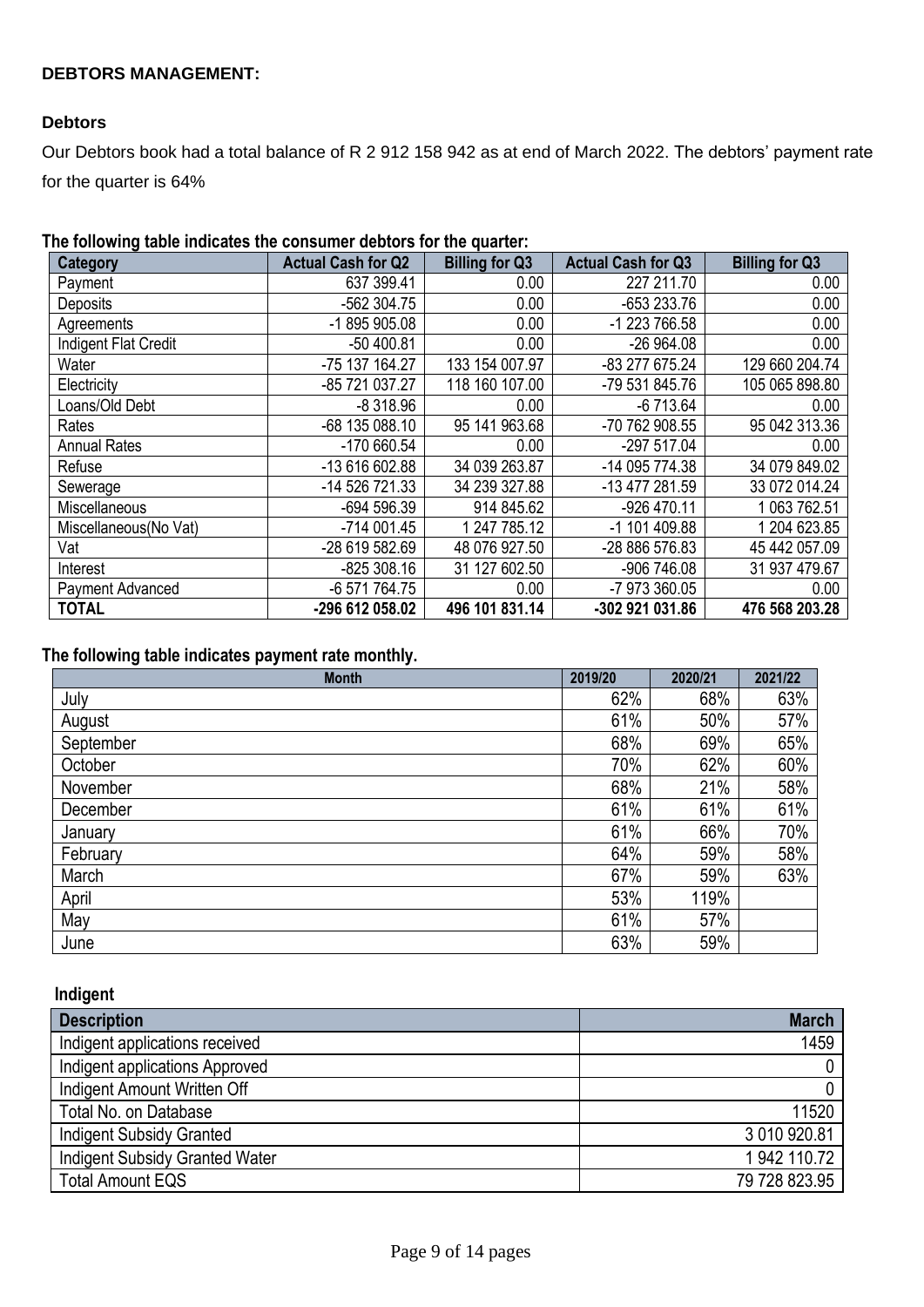# **Accounts owed by Councillors**

| <b>ACCOUNT</b> | <b>INITIALS</b>        | <b>SURNAME</b> | <b>TOWN</b>   | <b>AMOUNT</b> | <b>COMMENTS</b>        |
|----------------|------------------------|----------------|---------------|---------------|------------------------|
| 6510278        | <b>PD</b>              | Mtshali        | <b>Bethal</b> | 40 389.89     | Account in arrears     |
| 7000472        | <b>ME</b>              | Nsibande       | <b>Bethal</b> | 1579.80       | Account in arrears     |
| 7001671        | <b>JM</b>              | Maluka         | <b>Bethal</b> | 51 127.44     | Account in arrears     |
| 7009035        | <b>MM</b>              | Nkuna          | <b>Bethal</b> | 93 936.36     | Account in arrears     |
| 7009206        | <b>TM</b>              | Maseko         | <b>Bethal</b> | 4 522.07      | Account in arrears     |
| 2001414        | <b>SE</b>              | Nkwanyana      | Embalenhle    | 6 509.89      | Account in arrears     |
| 2004788        | <b>TM</b>              | Mazibuko       | Embalenhle    | 74 398.89     | Account in arrears     |
| 2008379        | <b>MA</b>              | Kubheka        | Embalenhle    | 3 240.77      | <b>Current Account</b> |
| 2010079        | <b>TS</b>              | Mofokeng       | Embalenhle    | 65 774.68     | Account in arrears     |
| 2101798        | $\overline{GC}$        | Sierana        | Embalenhle    | 36 851.12     | Account in arrears     |
| 2103655        |                        | Ziwele         | Embalenhle    | 34 980.83     | Account in arrears     |
| 2109271        | <b>MM</b>              | Masinga        | Embalenhle    | 4 4 6 6.5 3   | Account in arrears     |
| 2109708        | <b>LP</b>              | Ngwenya        | Embalenhle    | 22 523.78     | Account in arrears     |
| 2109867        | <b>MS</b>              | Sehlalo        | Embalenhle    | 107 516.37    | Account in arrears     |
| 2204337        | $\overline{\text{TC}}$ | Makhado        | Embalenhle    | 48 731.50     | Account in arrears     |
| 2204708        | $\overline{\text{KS}}$ | Thukwane       | Embalenhle    | 80 894.06     | Account in arrears     |
| 2205558        | $\overline{FF}$        | Magagamela     | Embalenhle    | 8 301.35      | Account in arrears     |
| 2206183        | $\overline{S}$         | Sindelo        | Embalenhle    | 29 350.77     | Account in arrears     |
| 2208666        | <b>NA</b>              | Masina         | Embalenhle    | 538.81        | Up to date             |
| 2300001        | BE                     | <b>Mthembu</b> | Embalenhle    | 665.74        | <b>Current Account</b> |
| 2301068        | <b>TM</b>              | Mabizela       | Embalenhle    | 6 242.99      | Account in arrears     |
| 2601472        | <b>SM</b>              | Masiteng       | Embalenhle    | 127 748.78    | Account in arrears     |
| 2601906        | $\overline{P}$         | Vilakazi       | Embalenhle    | 70 346.95     | Account in arrears     |
| 5504603        | <b>HE</b>              | Van Marle      | Evander       | 458.25        | Account in arrears     |
| 5509969        | $\overline{\top}$      | Seimela        | Evander       |               | Up to date             |
| 4006463        | ER                     | Nkabinde       | Kinross       | 5 166.01      | Account in arrears     |
| 8502782        | <b>MR</b>              | Petterson      | Leslie        | 947.65        | <b>Current Account</b> |
| 1003869        | YT                     | Ngxonono       | Secunda       |               | <b>Current Account</b> |
| 1008650        | <b>GR</b>              | De Vries       | Secunda       | 4 680.95      | Up to date             |
| 1200286        | <b>AD</b>              | Nel Buitendag  | Secunda       |               | Up to date             |
|                |                        |                |               | 931 892.23    |                        |

#### **Distribution losses**

# **Water and Electricity Distribution Losses for March 2022. (KL / Units)**

| <b>Service</b>     | <b>Purchased</b> | <b>Sold</b> | <b>Current % Loss</b>    | Average 20/21 | Average 19/20  |
|--------------------|------------------|-------------|--------------------------|---------------|----------------|
| <b>Electricity</b> | 43,652,748       | 16,981,695  | $-61.10%$                | $-72.60%$     | $-60.50\%$ .   |
| Water              | .185<br>2,637,   | 1,911,824   | $.51\%$<br>77<br>$-L1$ . | $-32.15%$     | $18\%$<br>-40. |

# **Water and Electricity Distribution Losses: Accumulated: July 2021 to March 2022 (KL / Units)**

| Service     | <b>Purchased</b> | Sold        | <b>Current % Loss</b> | Average 20/21 | Average 19/20 |
|-------------|------------------|-------------|-----------------------|---------------|---------------|
| Electricity | 435,387,872      | 149,707,127 | $-65.62%$             | $-70.15%$     | -60.50%       |
| Water       | 25,498,564       | 16,578,298  | $-34.98%$             | $-32.38%$     | -40.18% .     |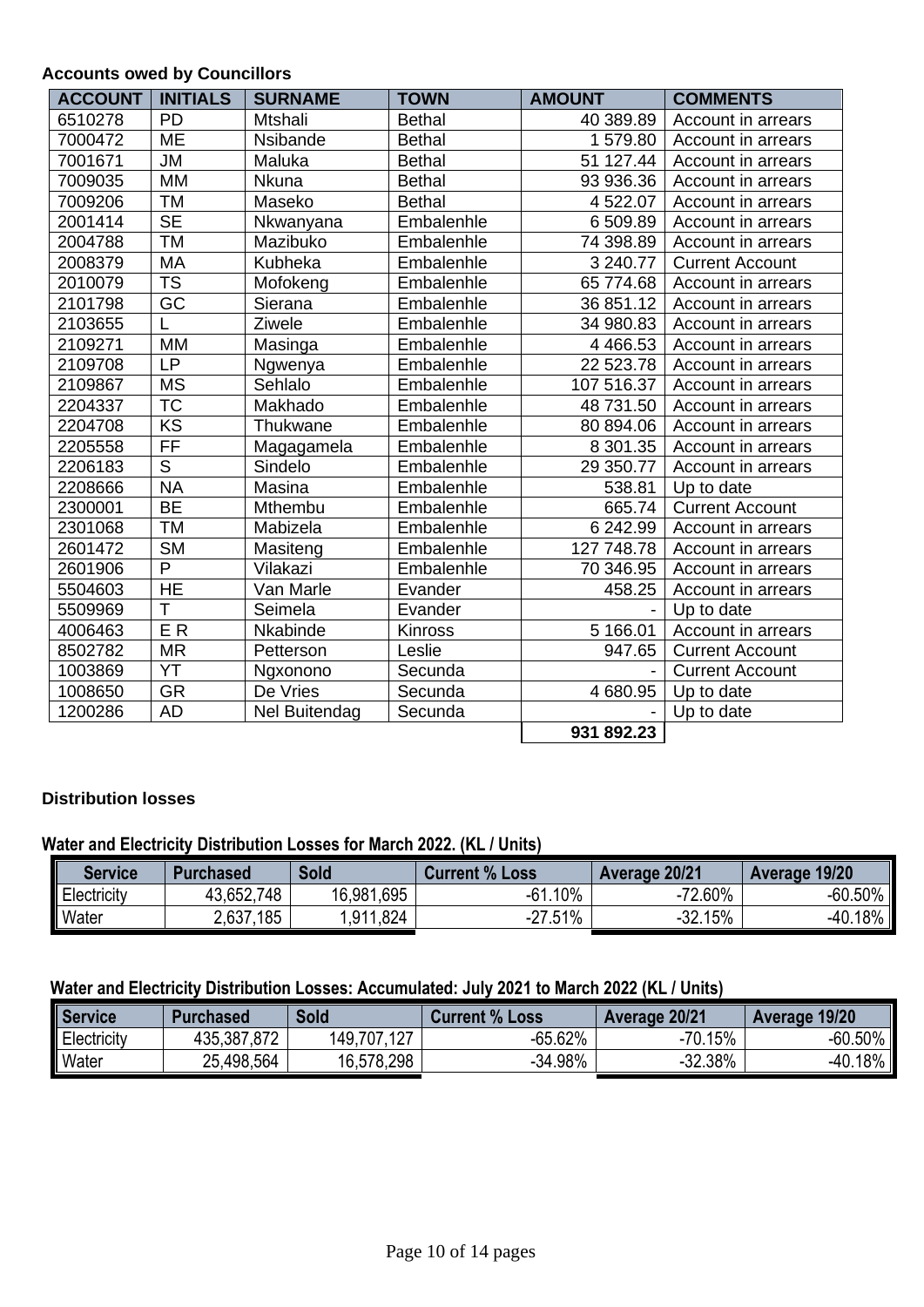

The municipality debtor's book is 2.912 billion as at end of 3<sup>rd</sup> quarter. This reflects the inability by the municipality to collect what is due from the consumers.

| MP307 Govan Mbeki - Supporting Table SC3 Monthly Budget Statement - aged debtors - Q 3 March |  |  |
|----------------------------------------------------------------------------------------------|--|--|
|                                                                                              |  |  |

| <b>Description</b>                                                      |                   | Budget Year 2021/22 |                |                  |                     |  |
|-------------------------------------------------------------------------|-------------------|---------------------|----------------|------------------|---------------------|--|
| <b>R</b> thousands                                                      | <b>NT</b><br>Code | <b>QUARTER 1</b>    | <b>QUARTER</b> | <b>QUARTER 3</b> | <b>QUARTER</b><br>4 |  |
| Debtors Age Analysis By Income Source                                   |                   |                     |                |                  |                     |  |
| Trade and Other Receivables from Exchange Transactions - Water          | 1200              | 973 588             | 1 005 207      | 1 050 479        |                     |  |
| Trade and Other Receivables from Exchange Transactions - Electricity    | 1300              | 381 491             | 382 508        | 406 260          |                     |  |
| Receivables from Non-exchange Transactions - Property Rates             | 1400              | 254 459             | 270 868        | 294 228          |                     |  |
| Receivables from Exchange Transactions - Waste Water Management         | 1500              | 365 117             | 372 217        | 394 825          |                     |  |
| Receivables from Exchange Transactions - Waste Management               | 1600              | 324 547             | 331 286        | 352 458          |                     |  |
| Receivables from Exchange Transactions - Property Rental Debtors        | 1700              | 8 5 3 9             | 9 1 5 2        | 8974             |                     |  |
| Interest on Arrear Debtor Accounts                                      | 1810              |                     |                |                  |                     |  |
| Recoverable unauthorised, irregular, fruitless and wasteful expenditure | 1820              |                     |                |                  |                     |  |
| Other                                                                   | 1900              | 395 691             | 392 895        | 404 934          |                     |  |
| <b>Total By Income Source</b>                                           | 2000              | 2 703 433           | 2764133        | 2912159          |                     |  |
| 2019/20 - totals only                                                   |                   |                     |                |                  |                     |  |
| Debtors Age Analysis By Customer Group                                  |                   |                     |                |                  |                     |  |
| Organs of State                                                         | 2200              | 292 111             | 289 930        | 305 094          |                     |  |
| Commercial                                                              | 2300              | 212 017             | 223 812        | 240 515          |                     |  |
| <b>Households</b>                                                       | 2400              | 2 178 707           | 2 2 2 3 3 8 5  | 2 366 550        |                     |  |
| Other                                                                   | 2500              | 20 598              | 21 006         |                  |                     |  |
| <b>Total By Customer Group</b>                                          | 2600              | 2 703 433           | 2764133        | 2912159          |                     |  |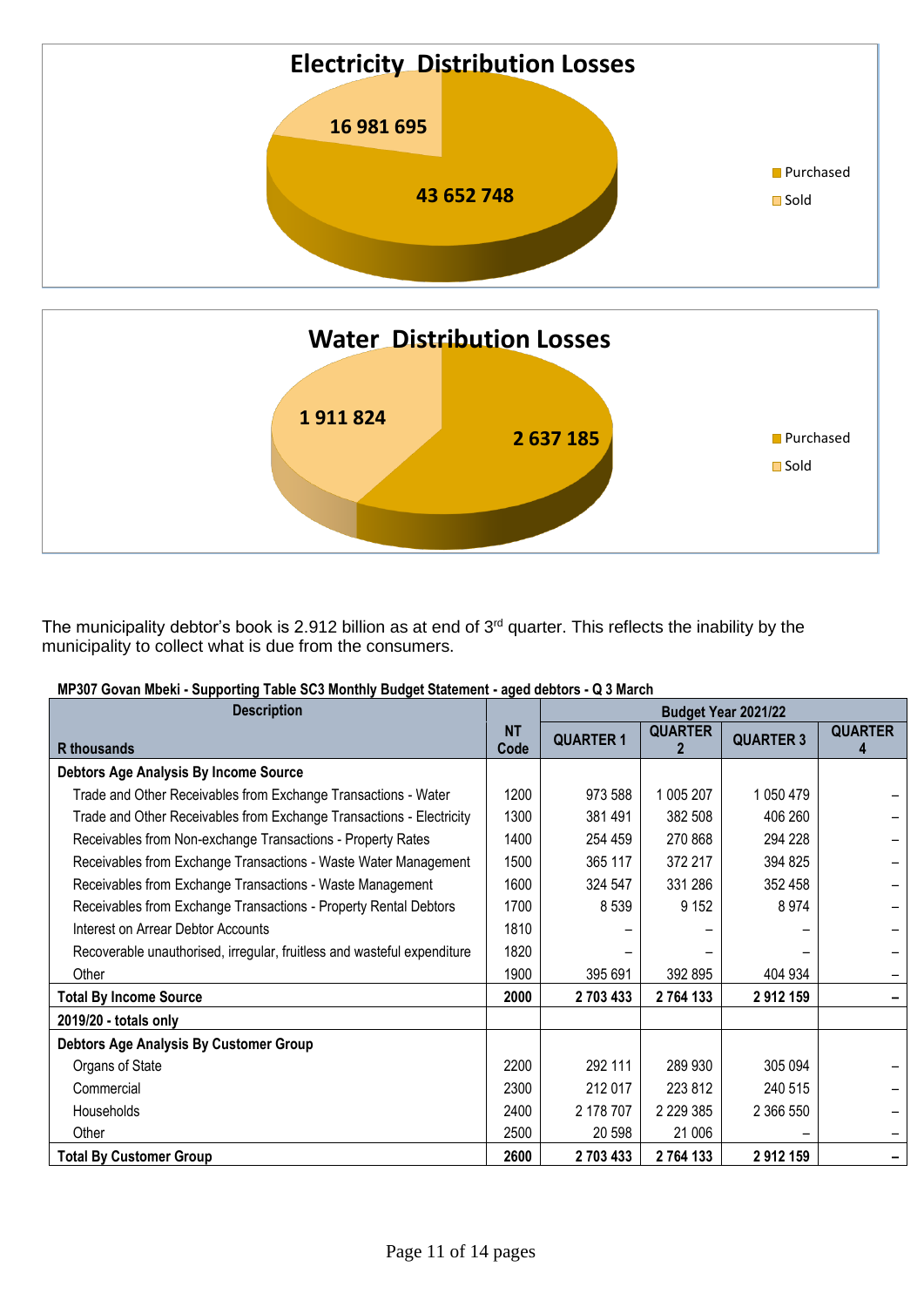# **Creditors**

The total creditors balance for the quarter ended March 2022 amounted to R 3 284 038 compared to 3 146 880 in quarter 2

In terms of the MFMA all creditors should be paid within 30 days of receiving the invoice or statement. For the month of March 2022, R 3 284 billion was outstanding and of this 97% is outstanding for more than 30 days. The cash flow challenges continue to affect timeous payments to creditors.

| <b>Description</b>                             | <b>NT Code</b> | <b>Budget year 2021/2022</b> |                          |                  |                  |
|------------------------------------------------|----------------|------------------------------|--------------------------|------------------|------------------|
|                                                |                | <b>Quarter 1</b>             | <b>Quarter 2</b>         | <b>Quarter 3</b> | <b>Quarter 4</b> |
| R thousands                                    |                |                              |                          |                  |                  |
| <b>Creditors Age Analysis By Customer Type</b> |                |                              |                          |                  |                  |
| <b>Bulk Electricity</b>                        | 0100           | 2 569 761                    | 2 625 202                | 2 730 023        |                  |
| <b>Bulk Water</b>                              | 0200           | 435 530                      | 467481                   | 502 880          |                  |
| <b>PAYE</b> deductions                         | 0300           |                              | -                        |                  |                  |
| VAT (output less input)                        | 0400           |                              | -                        |                  |                  |
| Pensions / Retirement deductions               | 0500           |                              |                          |                  |                  |
| Loan repayments                                | 0600           |                              |                          |                  |                  |
| <b>Trade Creditors</b>                         | 0700           | 56 473                       | 53 683                   | 49 732           |                  |
| <b>Auditor General</b>                         | 0800           | 37                           | 515                      | 1 4 0 4          |                  |
| Other                                          | 0900           |                              | $\overline{\phantom{0}}$ |                  |                  |
| <b>Total By Customer Type</b>                  | 1000           | 3 061 800                    | 3 146 880                | 3 284 038        |                  |

#### **MP307 Govan Mbeki - Supporting Table SC4 Monthly Budget Statement - aged creditors - M09 March 2022**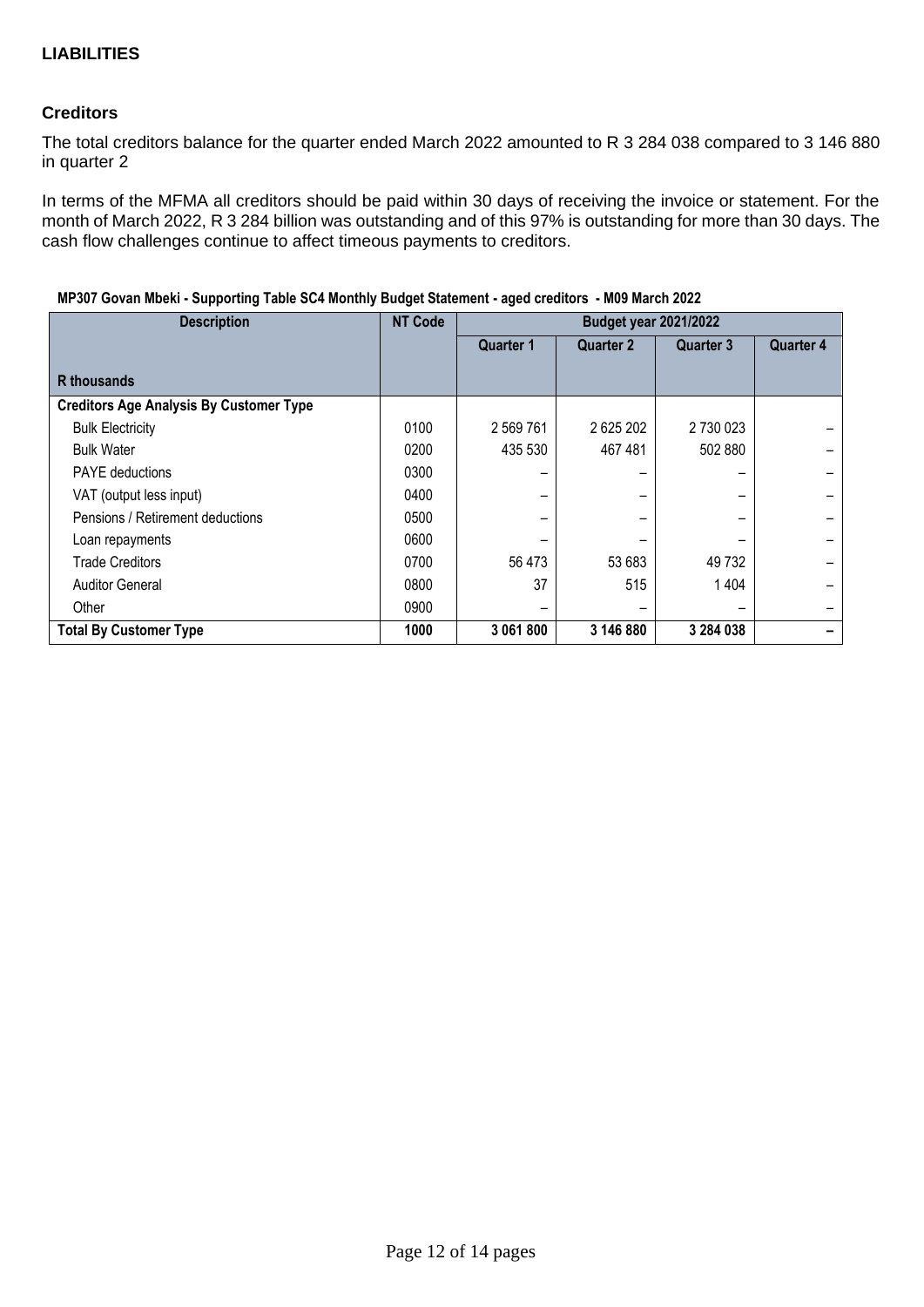# **Additional Reports Annexures**

• Annexure A: C Schedules

**Supply Chain Management** that comprises of the following items

- Annexure B:
	- $\checkmark$  Deviation from Supply Chain Management process in terms of Section 36 of the regulation amounting to **R 95 410.33** attached as **Appendix "B"**:
	- ✓ Disclosure of Supply Chain Management purchase above R 100 000.00 amounting to **R 35 750 615.77**. **Appendix "C"**:
	- ✓ Disclosure of irregular expenditure amounting to **R 10 858 258.80** as attached in **Appendix "D"**

Disclosure of tenders awarded amounting to **R 25 889 636.39** as **Appendix "E"**

#### **Insurance Claims**

20 insurance has been lodged in the 3rd quarter amounting to R 157 161.44. The details of insurance claims are attached as **Appendix "E"**.

#### **Highest Debtors per Town Appendix "F"** and Government Debt **Appendix "G"**

The table shows the 10 highest Outstanding Debtors per Town at the status as at the period ending 31 March 2022.

#### **Fruitless and Wasteful Expenditure**

For the month under review, details of fruitless and Wasteful expenditure are attached as **Appendix "H"**. This relate to interest and penalty charged by Eskom for late payment

#### **Capital Expenditure**

Disclosure of capital expenditure amounting to R53 345 122 as **Appendix "I"**

#### **FINANCIAL RATIOS:**

#### **Current Ratio: 0.41**

#### *Formula: Current assets / Current Liabilities*

The municipality will not be able to meet its short-term obligations as they fall due as current liabilities are not covered in full by our current assets. Ideally this ratio should always be greater than one to make sure we pay our creditors as they fall due.

#### **Debt Ratio: 1.04**

*Formula: Total liabilities / Total assets*

A lower debt ratio usually implies a more stable business with the potential of longevity, which means that lower ratio also has lower overall debt. The ratio is indicative of municipality's financial ability to pay loan commitments as they fall due using its assets.

#### **Debt Service Coverage: 0.01**

*Formula: Operating surplus / Total debt service cost*

The debt service coverage ratio is a financial ratio that measures a municipality's ability to service its current debts by comparing its net operating income with its total debt service obligations. The municipality is unable to service its debts when they become due hence the increase in creditors.